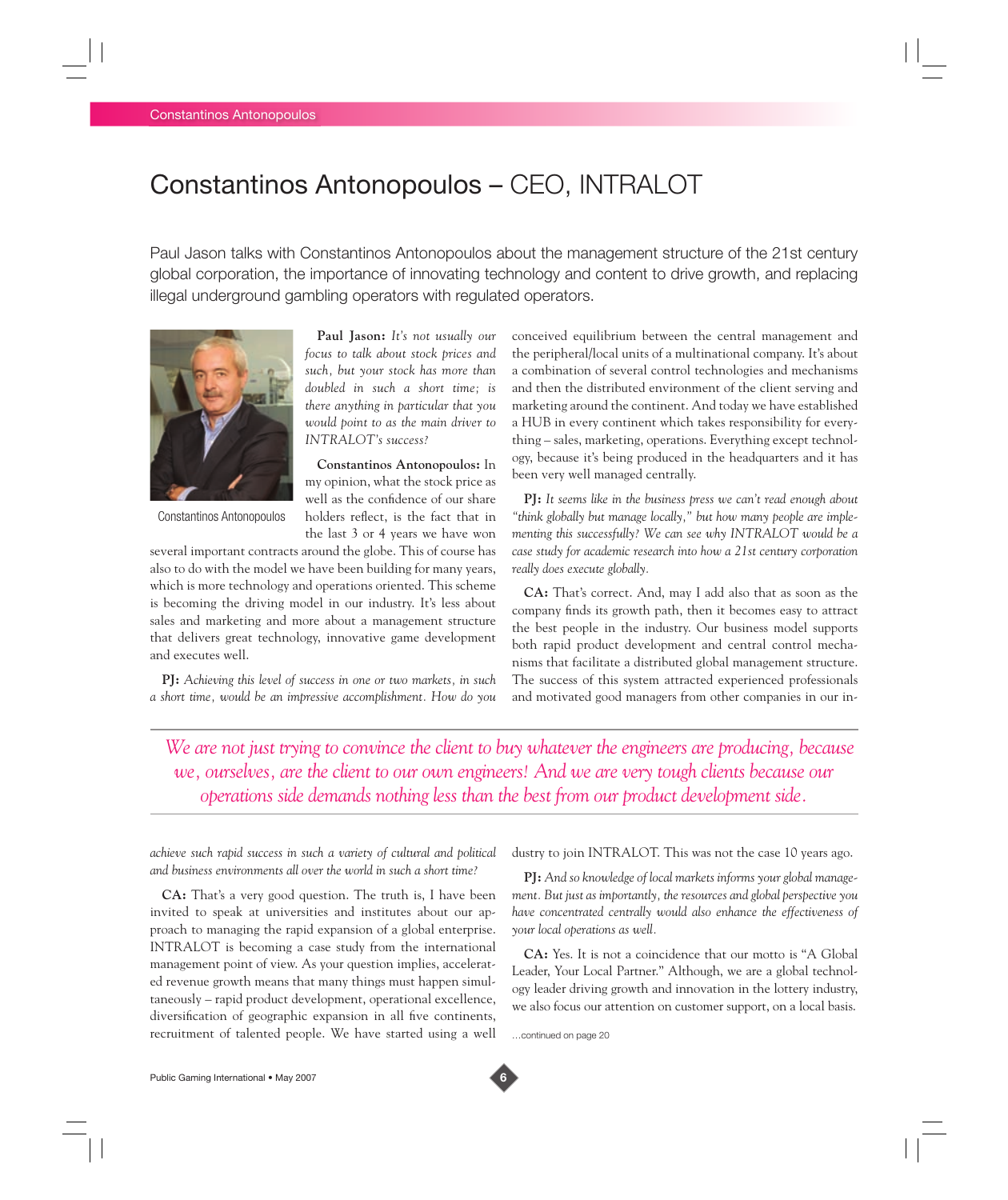## *Constantinos Antonopoulos – CEO, INTRALOT* …continued from page 6

**PJ:** *We've already been sort of addressing the synergy question. You operate as both a supplier but also as a lottery operator. How do the competencies and skill sets and operational knowledge acquired in the one area, say as a lottery operator, inform your approach to the other areas, say product development?* 

**CA:** I think that the crucial thing and the secret behind the success story of INTRALOT is the combination of the technology solutions' provision and the operational know-how. It's about a synergy. Our technology is much more user-friendly because we are also using it ourselves. We are not just trying to convince the client to buy whatever the engineers are producing, because we, ourselves, are the client to our own engineers! And we are very tough clients because our operations side demands nothing less than the best from our product development side. Our solutions are flexible, user-friendly, comprehensive, safe, reliable and technologically advanced, because we are the user and the supplier at the same time. That's why the engineering and product development has a free built-in R & D department in our opera-

**CA:** B-On has already been installed in various countries, such as in Turkey and Israel and we have identified opportunities in other countries as well, i.e. Malta. I believe that these platforms will become popular and necessary in the gaming industry in the coming years. The reason for their slow introduction and acceptance is mainly because of their limited content. The platform itself may not be so attractive; the interesting part is the content. New, exciting, content-rich games that feature fast-paced action and 3-D animation. Simple, user-friendly, yet challenging games with enhanced play-value and Entertainment value. In INTRA-LOT we have already identified that crucial need and we are now developing new games that suit the different player groups and new distribution channels, as well as the new mobile way of life and the emerging gaming culture.

**PJ:** *How will regulatory policy and public policy impact your product development, and doesn't the fact of these policies varying so much*  throughout the world pose a difficult barrier to meeting and fulfilling all *these different regulatory and public policy constraints?* 

*There are many examples in the global industry that prove that there is no problem having a private operator and the government regulator work well together to address all issues of social responsibility required of a lottery operator.*

tions divisions. This not only informs product development in a way that accelerates the implementation of innovative ideas, it also enhances profitability. And we become better operators because of this positive feedback cycle as well. As the capabilities of the technologists and engineers in our systems' division get integrated into operations, this yields not only operational excellence but also increased efficiencies and profitability. This synergy results in two sources of profitability and it is common knowledge that profitability is really the driving force for the economic progress that benefits everyone.

**PJ:** *Does it seem that your role as a supplier would enhance your ability as an operator because as a supplier you appreciate the importance of testing new ideas that might not yield short term profit? Then, too, as an operator, you can realize that it's worth the investment to test new ideas even though it won't be the most profitable thing in the short term.*

**CA:** Yes, exactly.

**PJ:** *The future of distribution and looking at the product of B-On, where is it being implemented now and how might that product evolve?*

**CA:** That's a very serious issue for our industry. Today, there are different approaches around the world. For instance, there is a strong momentum towards privatization of operations, even in the United States, which is contrary to the state controlled and operated type of model of lottery. Then, we also have a strong movement towards liberalization, removing monopoly control and freeing up the markets to allow some competition. We saw that in Italy and also in Spain, the market in sports betting is opening up. So, there is a very big and ongoing discussion in the global industry about the new legislation and regulations that will govern the lottery sector in the future. We closely monitor these emerging issues, which directly affect the business model we, as vendors, develop and the industry itself.

**PJ:** *Is it the case that Europe has evolved into a more dynamic marketplace that is more responsive than the U.S. operators to changes in player game style and motivation and life style and manner and methods of social interaction and the like?*

**CA:** That's true. We should understand that Europe is a more multicultural region than the United States. In the United States, state-controlled lotteries operate on a somewhat similar model in every state. In Europe, different models and approaches

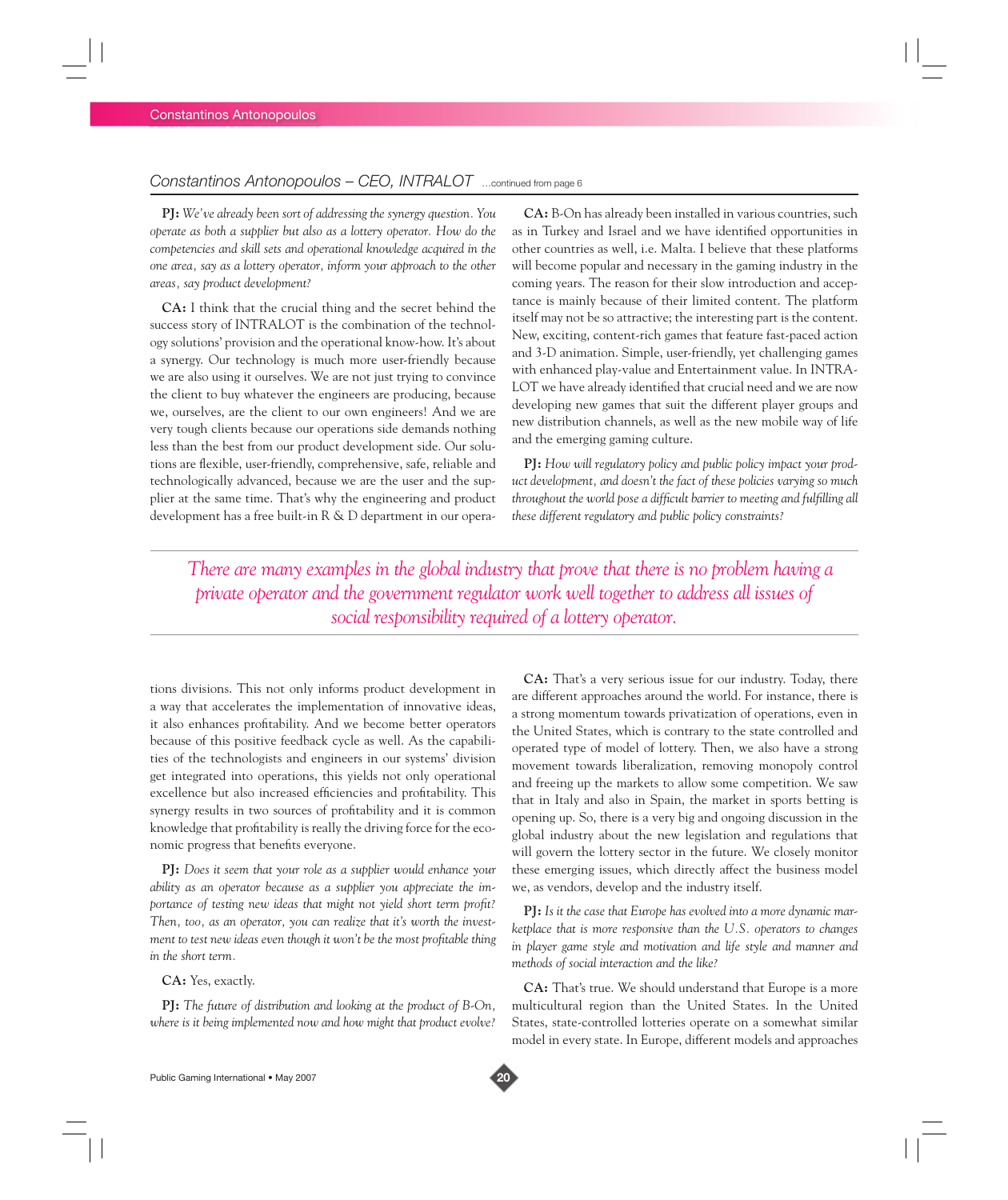*The issue is not whether to have a private operator or to keep the government monopoly. Society's needs will be served in the best way by putting the illegal operators out of business, making everyone conform with the laws and regulations.*

exist. For instance, we go from having a totally open market in the U.K. to a very closed and protected monopoly like France. In Greece, the state lottery is a public company listed in the stock exchange. There are Scandinavian lotteries that sell poker over the Internet, which is a very new and advanced development in our sector. Therefore, I think the European market is more dynamic because the jurisdictions operate on a wide variety of different models. And they all watch each other so that they are progressing faster because of this exchange of experiences. I think that some states in the U.S. are looking at the possibility of privatizing because they have realized some of the restrictions of the government controlled model, and maybe they wish the operator to be more independent and apart from the regulator.

**PJ:** *It seems like an obstacle to turning over the operation of the lottery to a private corporation is the concern over corporate social responsibility. Advocates for preserving government control might con*tend that there's a conflict between corporate social responsibility and the profit motive that lies at the heart of free market capitalism. So, the *question is: Can regulated private operators deliver the same level of protection against problem gambling and the same level of integrity in every other respect as a government operated system?*

**CA:** The answer is very clear. There are many examples in the global industry that prove that there is no problem having a private operator and the government regulator work well together to address all issues of social responsibility required of a lottery operator. One example is Camelot in the U.K. It's a private operator and they have very good results and are highly respected for their record of corporate social responsibility. Another example is the national lottery in Malta, which has been operated by a private company for the last 3 years. There's no problem in having a private operator and at the same time protecting what we would like to have in terms of social responsibility.

**PJ:** *Isn't it the case that technology can do a lot more to help to address societal needs like problem gambling and prohibiting offshore operators from entering controlled markets?*

**CA:** There are a lot of technological improvements in terms of online systems, which provide the lottery operators with the necessary tools to safeguard players from overspending or frequent playing. But, allow me to point out that lotteries provide soft games. They should not be considered in the same way with casino gambling. It's hard to imagine somebody spending his or her

life savings on scratch tickets or by playing Powerball or Megamillions. There's no proof that there's a problem with compulsive lottery playing. Doesn't it seem that people who want to protect the government monopoly in lottery are comparing playing the lottery with casino gambling when these two really are quite different in terms of gambling? Corporate social responsibility is such an important priority that we all must embrace, but we must not exaggerate the alleged problem of excessive lotto and scratch playing by mixing it with casino gambling.

**PJ:** *Are there particular examples that illustrate how a gaming market can grow and prosper and yet serve societal needs in an exemplary and responsible way?*

**CA:** There are several cases in Europe. The big issue in the lottery world is the illegal gaming, gambling, and lotteries. If someone goes to Asia, there he will realize how big the illegal market is. The issue is not whether to have a private operator or to keep the government monopoly. Society's needs will be served in the best way by putting the illegal operators out of business, making everyone conform with the laws and regulations. For instance, if new lotteries could be set up in a way that all would adhere to the same rules and government regulations in order to keep the illegal operators off business, wouldn't that be a great thing for the society? Not only because of the income that would be reinvested back to society, but also because this would stop businesses and players from breaking the law. If private operators, held to the highest standards of accountability and social responsibility, were more effective than government owned monopolies at competing with these illegal operators, maybe the society would be better served by allowing private operators to compete for the business. Instead of arguing about whether we should privatize, outsource, lease, or keep the government monopoly, we should stop fighting each other regarding such issues and instead concentrate our efforts to fight against the illegal markets and operators.

**PJ:** *So you are saying that a vital part of any plan to defeat illegal operators would be to engage the creativity and ingenuity of private enterprise because that's where the ability exists to compete and be creative and clever and think of new and innovative ways to take over the markets from the illegal operators?*

**CA:** Well, I see that something different is needed to be done. And I think that private operators could be more effective in attracting the new generation of players. We have some very good

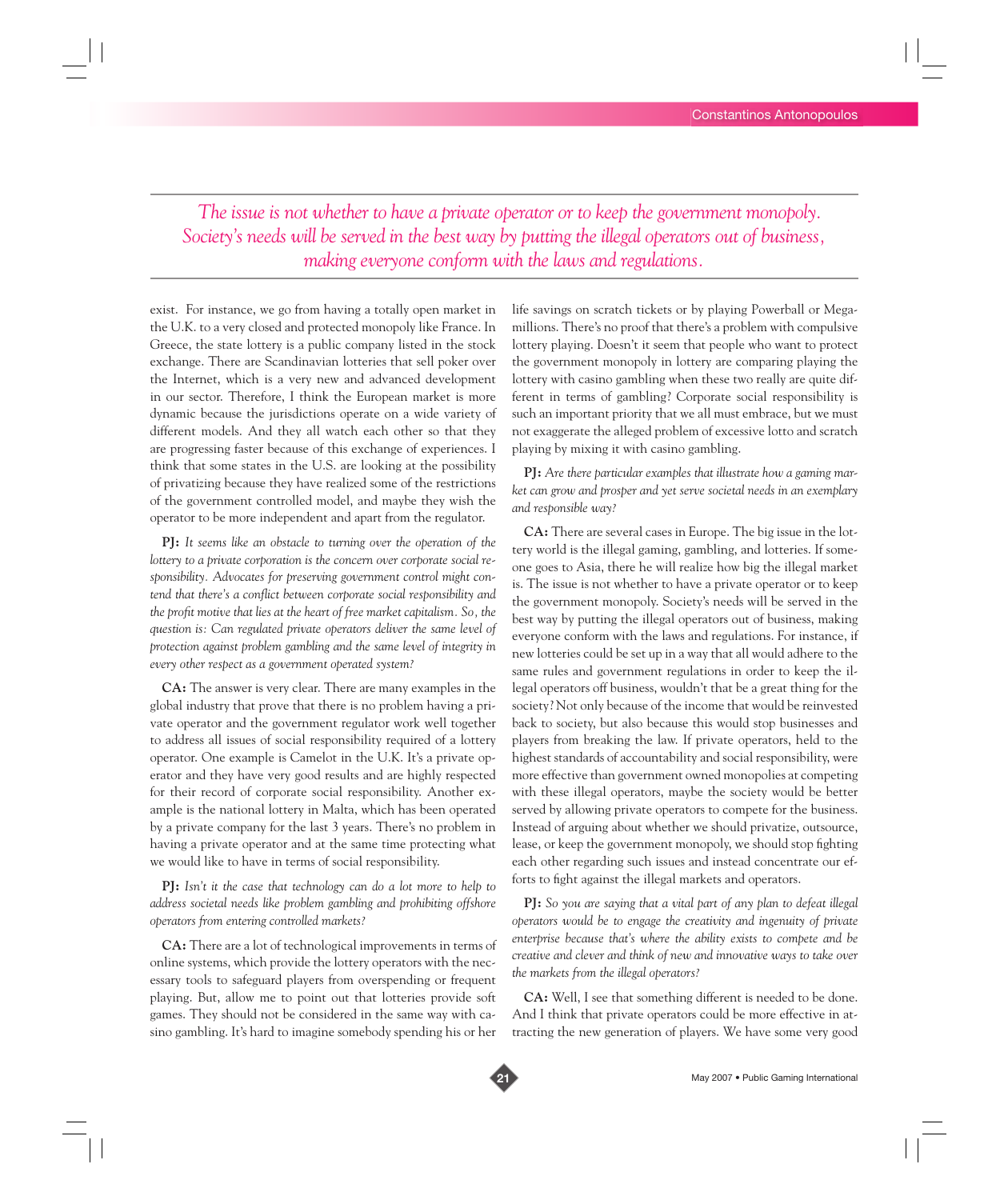examples around the globe. But let's look back at the United States. Sports' betting is an enormous and by law illegal market in the United States. Taking into account that we're talking about the most developed country in the world, little has been done in practice to deal with this illegal market. As far as I can tell, nobody is really even discussing this problem in the United States. So, I think these are the issues that we should start discussing.

**PJ:** *In the United States, you've won some very important contracts. Is there anything interesting that you could share about what might be happening next in the United States market or perhaps as it relates to INTRALOT in particular?*

**CA:** We are pleased to have won these contracts and to have established our credibility in the United States much faster than expected. For the next round we are preparing ourselves to go to the big state lotteries and fight for successes there, but also we are concentrating now on the new privatization projects which have been initiated first in Indiana and Illinois. We expect several other states to follow this path. We are extremely interested in these opportunities because we feel that we are very well qualified to help the states build a new path in the way that lotteries and gaming are operating. As you know, we are very good at all aspects of technology because that has been our focus and mission since we established INTRALOT. But now we have a tremendous operating experience as well. We have been implementing games and managing operations all around the globe, in all five continents, within different regulatory environments, public licensing requirements, and I would speculate that nobody else has this depth of proven successes and experience. We would be very effective at integrating the needs of all the different stakeholders – the government, the regulators, the citizens of the state, the players…

**PJ:** *Do you feel a need to get into the business of printing scratch-offs?*

**CA:** Not for the moment. Scratch tickets are a commodity business. We are focusing on the total solutions. If we are the operators, we can buy the tickets, or we can leave our clients to buy tickets from any supplier they want. We want to stress our attention and resources where we can add more value.

**PJ:** *With respect to product and content development, is the industry changing at a rate that is keeping up with its customers, or where is it lagging, and how can it catch up?*

**CA:** I think lotteries are making more progress now, especially since some of them are implementing an Internet gaming strategy. Game content technology moves very fast… Much faster than lotteries actually deploy. Vendors develop new games and try to persuade lotteries to utilize them, not as distribution channels, but as a total solution. We hope lotteries would understand this, because we are ready to provide new games, new technology and overall we have the ability to implement these.

**PJ:** *It seems like a reason for the success of casinos is the exciting social environment of a casino. The next generation is, to some extent, deriving that sense of community and interacting with others from the internet. The success of Internet poker could be seen as an example of that. How can we integrate some of these lessons into our game development initiatives?*

**CA:** Of course, the Swedish lottery has introduced Internet poker to Swedish citizens. I don't encourage activities that bring casino style games into the lottery world because of the social responsibility matter we talked about earlier. Instead, I think that the lottery should stand for something different than casino style games. Games of skill and entertainment provide a very promising potential and a new business environment for lotteries to expand. Casinos are mostly about luck and less skill, and they are developed in a fast-pace gaming environment that provokes aggressiveness, so that the player may lose too much money, too quickly. I think lotteries could stand for a game that is made soft with a focus on entertainment and games of skill which bring entertainment. I think that this approach is more consistent with the need for social responsibility. On the other hand I think that these kinds of games are what the players want and consequently it is a very profitable way to grow the lottery.

**PJ:** *I hadn't really thought of it that way – that compulsive gambling becomes an addiction to that element of luck which is what casinos are about, as opposed to a game of skill. Are you proposing that a game of skill would be engaging and fun, but it would have a less addictive element to it than a game of luck?*

**CA:** Undoubtedly! But after all, if we assume that a phenomenon of addiction emerged in skill games too, this would not be as harmful as in games of luck, because it is not so much about winning money, but winning the game. And if it is not so much about the compulsive desire to win money, the player is less likely to gamble and spend money lavishly and irresponsibly.

**PJ:** *Do you see some differences between Europe and the U.S. with respect to the R.F.P. process and the way vendors and service providers are selected? I'm asking that because it seems like European jurisdictions differ so much from each other and there's a lot bigger variety of suppliers and ways of meeting the demand in Europe than there is in the United States.*

**CA:** I figure that nowadays the main difference between most of the European lotteries and the American ones is that the Europeans buy the technology, whereas the Americans lease the technology. I personally think that the American model is more advanced, because the lottery operator is better to let the vendor put everything in place and then share a portion of the profit on top for capital costs. This model is becoming more and more successful. European lotteries are becoming aware of that and are no